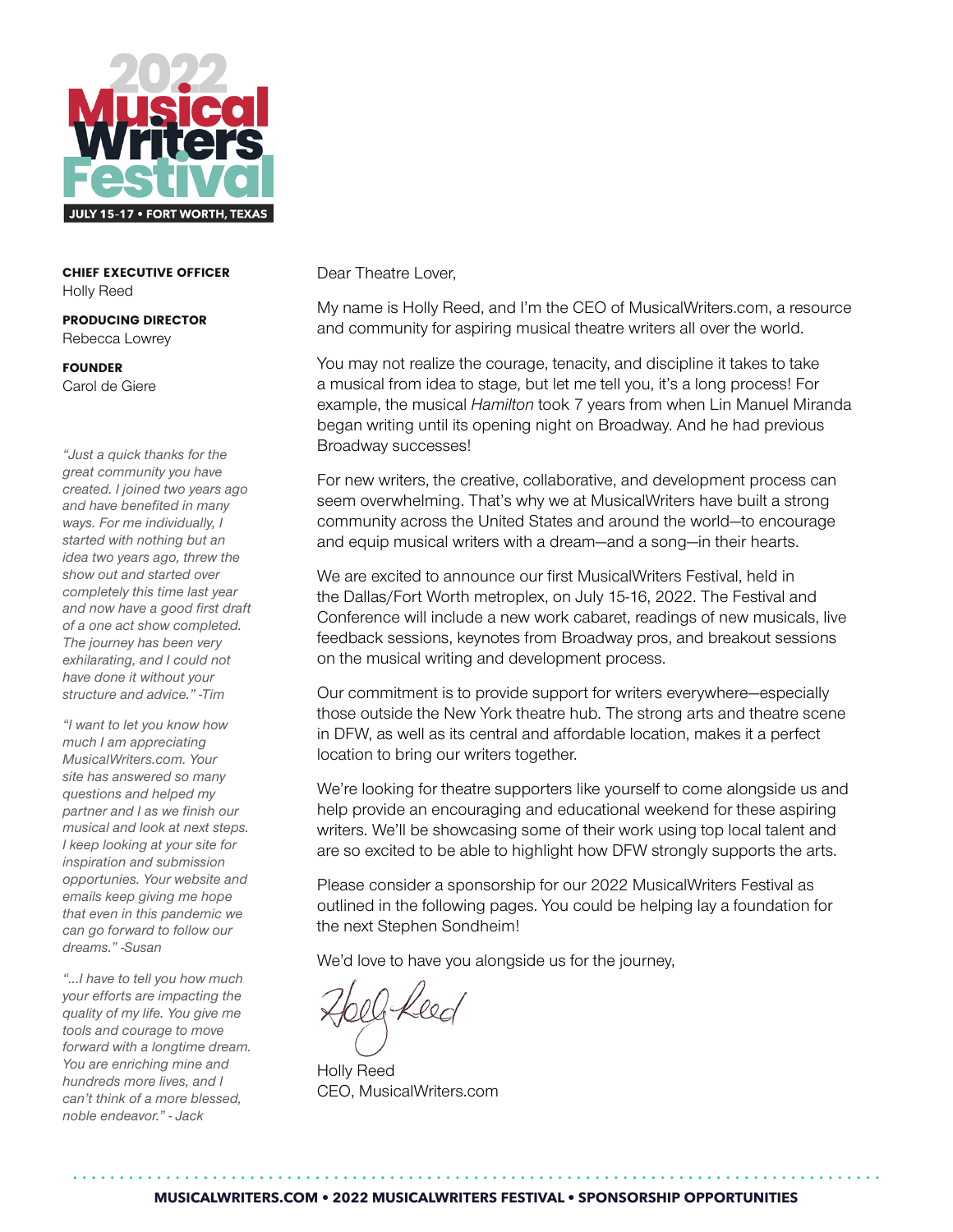

# Sponsorship Opportunitites

Please return sponsor contract to hollyr@musicalwriters.com. Contracts must be received on or before June 1, 2022 to be included on the website and in printed program. Contracts received after these dates will not be listed in the printed materials, but will be recognized at the event.

#### CENTER STAGE PRESENTING SPONSOR.........................................................................\$15,000

- Product/Brand placement in the Evening Cabarets, Performances, and/or Staged Readings
- Listing and verbal recognition as Center Stage Presenting Sponsor with logo and/or listing prominently displayed on MusicalWriters.com website, in all Festival printed materials as well as in press release and various social media posts
- Opportunity to distribute product to Festival attendees
- 1 full page ad in event program due on or before June 1, 2022
- Unlimited Registration Tickets to the 2022 MusicalWriters Festival (July 15-16, 2022)
- Unlimited tickets to Festival special performances including Evening Cabarets and Staged Readings
- *• ....possibly even a custom song written by our attendees about your product/brand....*

## "TASTE OF TEXAS" LUNCH SPONSOR .............................................................................\$10,000

- Listing and verbal recognition as "Taste of Texas" Lunch Sponsor with logo and/or listing prominently displayed on website, in all Festival printed materials as well as in press release and various social media posts
- Additional branding opportunities at "Taste of Texas" Lunch
- Opportunity to distribute product to Festival attendees
- 1 full page ad in event program due on or before June 1, 2022
- Five (5) Full Registration Tickets to the 2022 MusicalWriters Festival (July 15-16, 2022)
- Unlimited tickets to Festival special performances including Evening Cabarets and Staged Readings

#### DESSERT RECEPTION SPONSOR ........................................................................................ \$5,000

- Listing and verbal recognition as Dessert Reception Sponsor with logo and/or listing displayed on website, in all Festival printed materials and various social media posts
- Additional branding opportunities at Dessert Reception (Friday evening, July 15, 2022)
- Opportunity to distribute product to Festival attendees
- 1 half page ad in event program due on or before June 1, 2022
- Two (2) Full Registration Tickets to the 2022 MusicalWriters Festival (July 15-16, 2022)
- Unlimited tickets to Festival special performances including Evening Cabarets and Staged Readings

## WRITER'S RETREAT SPONSOR .............................................................................................\$2,500

- Listing and verbal recognition as Writers Retreat Sponsor with logo and/or listing displayed on website, in all Festival printed materials and various social media posts
- Additional branding opportunities in Writers Retreat area (10am-4pm, Friday, July 15, 2022)
- Opportunity to distribute product to Festival attendees
- 1 quarter page ad in event program due on or before June 1, 2022
- Two (2) Full Registration Tickets to the 2022 MusicalWriters Festival (July 15-16, 2022)
- Unlimited tickets to Festival special performances including Evening Cabarets and Staged Readings

## HERO'S JOURNEY SPONSOR................................................................................................ \$1,000

- These sponsorships will help provide scholarships for Festival registration as well as various writing and development programs at MusicalWriters.com.
- Listing as Hero's Journey Sponsor with logo and/or listing displayed on website, in all Festival printed materials and various social media posts
- Unlimited tickets to Festival special performances including Evening Cabarets and Staged Readings

#### **MUSICALWRITERS.COM • 2022 MUSICALWRITERS FESTIVAL • SPONSORSHIP OPPORTUNITIES**